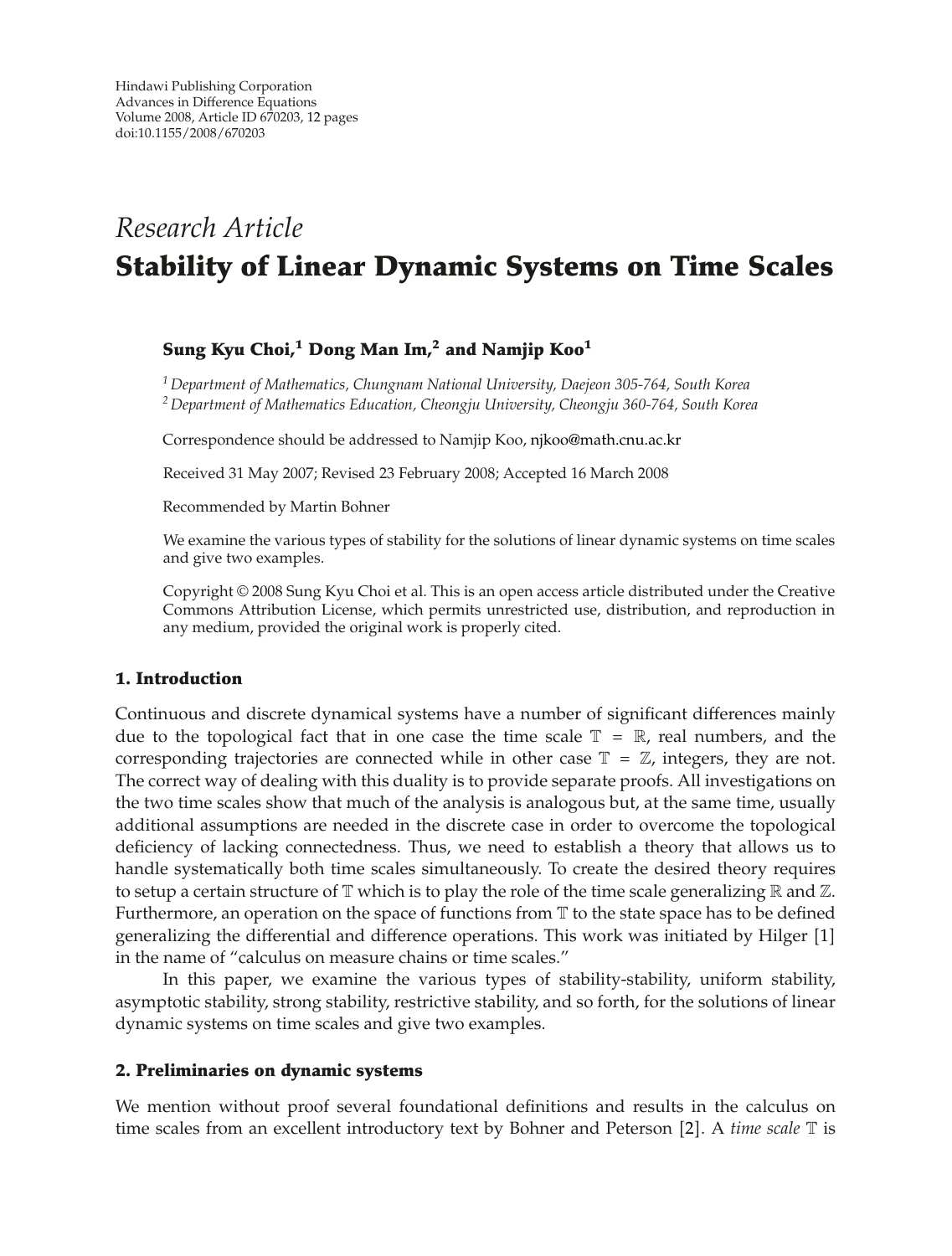a nonempty closed subset of  $\mathbb{R}$ , and the *forward jump operator*  $\sigma : \mathbb{T} \to \mathbb{T}$  is defined by

$$
\sigma(t) = \inf\{s \in \mathbb{T} : s > t\},\tag{2.1}
$$

(supplemented by inf  $\varnothing = \sup \mathbb{T}$ ), while the *graininess*  $\mu : \mathbb{T} \to \mathbb{R}$  is given by

$$
\mu(t) = \sigma(t) - t. \tag{2.2}
$$

If T has a left-scattered maximum *m*, then  $\mathbb{T}^k := \mathbb{T} \setminus \{m\}$  and otherwise  $\mathbb{T}^k := \mathbb{T}$ . A function  $f: \mathbb{T} \to \mathbb{R}$  is called *differentiable* at  $t \in \mathbb{T}^{\kappa}$ , with *(delta) derivative*  $f^{\Delta}(t) \in \mathbb{R}$  if given  $\varepsilon > 0$ , there exists a neighborhood *U* of *t* such that, for all  $s \in U$ ,

$$
\left|f^{\sigma}(t) - f(s) - f^{\Delta}(t)\left[\sigma(t) - s\right]\right| \leq \varepsilon \left|\sigma(t) - s\right|,\tag{2.3}
$$

where  $f^{\sigma} = f \circ \sigma$ .

Some basic properties of delta derivatives are given in the following [3–5]:

(i) If *f* is differentiable at  $t \in \mathbb{T}^{\kappa}$ , then

$$
f^{\sigma}(t) = f(t) + \mu(t) f^{\Delta}(t). \tag{2.4}
$$

(ii) If both *f* and *g* are differentiable at  $t \in \mathbb{T}^k$ , then the product *f g* is also differentiable at  $t \in \mathbb{T}^{\kappa}$  with

$$
(fg)^{\Delta}(t) = f^{\Delta}(t)g(t) + f^{\sigma}(t)g^{\Delta}(t) = f(t)g^{\Delta}(t) + f^{\Delta}(t)g^{\sigma}(t).
$$
 (2.5)

A function  $f : \mathbb{T} \to \mathbb{R}$  is said to be *rd-continuous* (denoted by  $f \in C_{\rm rd}(\mathbb{T}, \mathbb{R})$ ) if

- (i) *f* is continuous at every right-dense point  $t \in \mathbb{T}$ ,
- (ii)  $\lim_{s \to t^-} f(s)$  exists and is finite at every left-dense point *t* ∈  $\mathbb{T}$ .

A function  $g : \mathbb{T} \to \mathbb{R}$  is called an *antiderivative* of f on  $\mathbb{T}$  if it is differentiable on  $\mathbb{T}$  and satisfies  $g^{\Delta}(t) = f(t)$  for  $t \in \mathbb{T}^{\kappa}$ . In this case, we define

$$
\int_{a}^{t} f(s) \Delta s = g(t) - g(a), \qquad (2.6)
$$

where  $t, a \in \mathbb{T}$ .

The norm of an  $n \times n$  matrix M is defined to be

$$
|M| = \max_{1 \le j \le n} |M^j|,\tag{2.7}
$$

where  $M^j$  is the *j*th column of  $M$ .

Let  $M_n(\mathbb{R})$  be the set of all  $n \times n$  matrices over  $\mathbb{R}$ . The class of all rd-continuous and regressive functions  $A : \mathbb{T} \to M_n(\mathbb{R})$  is denoted by

$$
C_{\rm rd} \mathcal{R}(\mathbb{T}, M_n(\mathbb{R})). \tag{2.8}
$$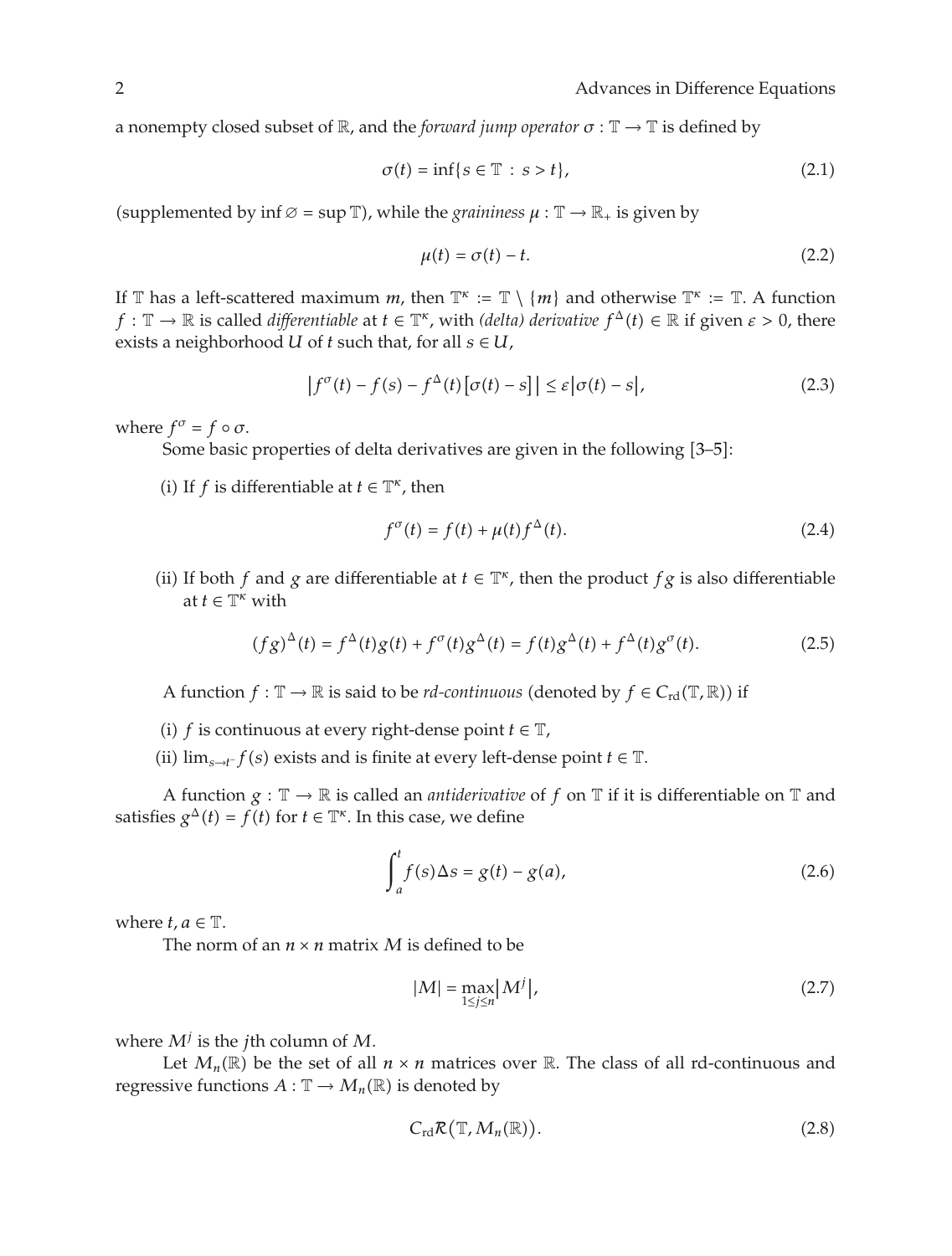Here, a matrix-valued function *A* is called *regressive* provided:

$$
I + \mu(t)A(t) \quad \text{is invertible } \forall t \in \mathbb{T}, \tag{2.9}
$$

where *I* is the identity matrix.

*Definition 2.1.* Let  $t_0 \in \mathbb{T}$ . The unique matrix-valued solution of the IVP

$$
\Upsilon^{\Delta} = A(t)\Upsilon, \quad \Upsilon(t_0) = I,\tag{2.10}
$$

where  $A \in C_{rd}R(\mathbb{T}, M_n(\mathbb{R}))$ , is called the matrix exponential function and it is denoted by  $e_{A}(t,t_{0}).$ 

## **3. Stability of linear dynamic systems**

We consider the dynamic system

$$
x^{\Delta} = F(t, x), \quad x(t_0) = x_0,
$$
 (3.1)

where  $F \in C_{\rm rd}(\mathbb{T} \times \mathbb{R}^n, \mathbb{R}^n)$  with  $F(t, 0) = 0$ , and  $x^{\Delta}$  is the delta derivative of  $x : \mathbb{T} \to \mathbb{R}^n$  with respect to *t*  $\in$  T. We assume that the solutions of (3.1) exist and are unique for *t*  $\geq t_0$ , and T is unbounded above.

We give the definitions about the various types of stability for the solutions of  $(3.1)$ .

*Definition 3.1.* The solution *x* of (3.1) is said to be stable if, for each  $\varepsilon > 0$ , there exists a  $\delta =$  $\delta(\varepsilon) > 0$  such that, for any solution  $\overline{x}(t) = x(t, t_0, \overline{x}_0)$  of (3.1), the inequality  $|\overline{x}_0 - x_0| < \delta$  implies  $|\overline{x}(t) - x(t)| < \varepsilon$  for all  $t \ge t_0 \in \mathbb{T}$ .

*Definition 3.2.* The solution *x* of (3.1) is said to be uniformly stable if, for each  $\varepsilon > 0$ , there exists  $a \delta = \delta(\epsilon) > 0$  such that, for any solution  $\overline{x}(t) = x(t, t_0, \overline{x}_0)$  of (3.1), the inequalities  $t_1 \ge t_0$  and  $|\overline{x}(t_1) - x(t_1)| < \delta$  imply  $|\overline{x}(t) - x(t)| < \varepsilon$  for all  $t \ge t_1 \in \mathbb{T}$ .

*Definition 3.3.* The solution  $x$  of (3.1) is said to be asymptotically stable if it is stable and there exists a  $\delta_0 > 0$  such that  $|\overline{x}_0 - x_0| < \delta_0$  implies  $|\overline{x}(t) - x(t)| \to 0$  as  $t \to \infty$ .

The following notion of strong stability is due to Ascoli [6].

*Definition 3.4.* The solution *x* of (3.1) is said to be strongly stable if, for each  $\epsilon > 0$ , there exists a  $\delta = \delta(\varepsilon) > 0$  such that, for any solution  $\overline{x}(t)$  of (3.1), the inequalities  $t_1 \ge t_0$  and  $|\overline{x}(t_1) - x(t_1)| < \delta$  $\text{imply } |\overline{x}(t) - x(t)| < \varepsilon \text{ for all } t \geq t_0 \in \mathbb{T}.$ 

For the other types of stability, that is, *h*-stability, we refer to [7].

We note that the stability of any solution of  $(3.1)$  is closely related to the stability of the null solution of the corresponding variational equation. Therefore, we will discuss the stability of linear dynamic system.

We consider the linear homogeneous dynamic system

$$
x^{\Delta} = A(t)x(t), \quad x(t_0) = x_0,
$$
 (3.2)

where  $A \in C_{\rm rd} \mathcal{R}(\mathbb{T}, M_n(\mathbb{R}))$ .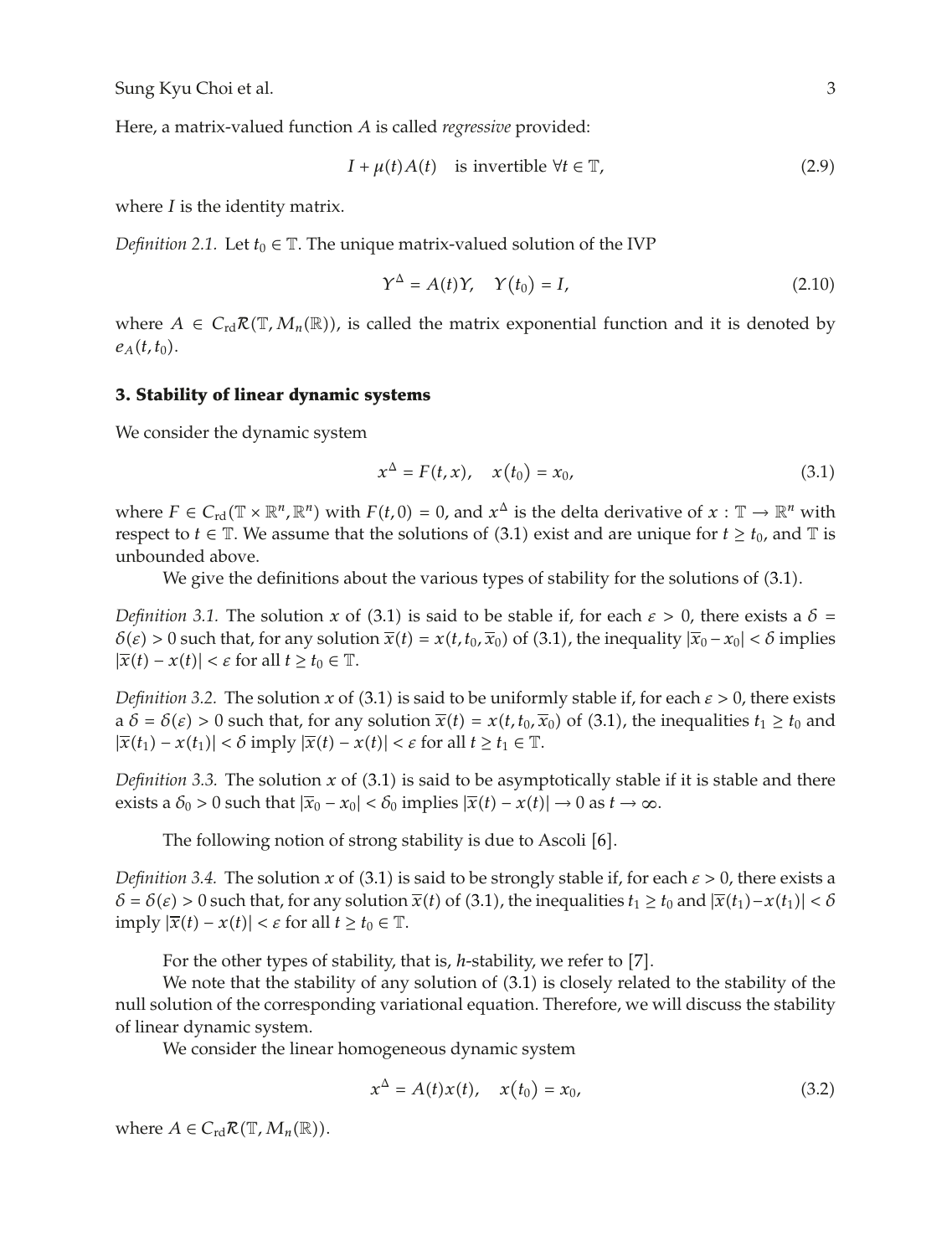It follows that any solution of the linear dynamic system is (uniformly, strongly, asymptotically) stable if and only if the same holds for the zero solution of  $(3.2)$ . We say that  $(3.2)$  is (uniformly, strongly, asymptotically stable) stable if so is the null solution of  $(3.2)$ . See  $[8]$ .

Firstly, we show that the stability for solutions of  $(3.2)$  is equivalent to the boundedness.

**Theorem 3.5.** *Equation* (3.2) *is stable if and only if all solutions of* (3.2) *are bounded for all*  $t \geq t_0 \in \mathbb{T}$ *.* 

*Proof.* Suppose that (3.2) is stable. Since the trivial solution  $x(t, t_0, 0) = 0$  is stable, given any  $\varepsilon > 0$ , there exists a  $\delta > 0$  such that  $|x_0| < \delta$  implies  $|x(t, t_0, x_0)| < \varepsilon$ . Note that  $|x(t, t_0, x_0)| =$  $|e_A(t,t_0)x_0| < \varepsilon$  for all  $t \ge t_0 \in \mathbb{T}$ . Now, let  $x_0$  be a vector of length  $\delta/2$  in the *j*th direction for  $j = 1, 2, \ldots, n$ . Then,  $|e_A(t, t_0)x_0| = |x_i(t)|(\delta/2) < \varepsilon$ , where  $x_i(t)$  is the *j*th column of  $e_A(t, t_0)$ . Thus, we have

$$
\left|e_A(t,t_0)\right| = \max_{1 \le j \le n} |x_j(t)| < \frac{2\varepsilon}{\delta}.\tag{3.3}
$$

Consequently, for any solution  $x(t, t_0, x_0)$  of (3.2),

$$
|x(t,t_0,x_0)| = |e_A(t,t_0)x_0| < \frac{2\varepsilon}{\delta} |x_0|.\tag{3.4}
$$

It follows that all solutions of  $(3.2)$  are bounded.

For the converse, we note that all solutions of  $(3.2)$  are bounded if and only if there exists a positive constant *M* such that

$$
\left|e_A(t,t_0)\right| \le M, \quad t \ge t_0. \tag{3.5}
$$

 $\overline{\phantom{a}}$ 

It follows from  $x(t) = e_A(t, t_0)x_0$  that (3.2) is stable. This completes the proof.

In [9, Theorem 2.1], DaCunha obtained the following characterization of uniform stability by means of the operator norm. It is not difficult to prove this result by using the maximum norm.

**Theorem 3.6.** *Equation* 3.2 *is uniformly stable if and only if there exists a positive constant γ such that*

$$
|e_A(t,t_0)| \le \gamma,\tag{3.6}
$$

*for all*  $t \geq t_0$  *with*  $t, t_0 \in \mathbb{T}$ *.* 

The following is the characterization of strong stability for linear dynamic system (3.2). Note that its continuous version was presented in [10].

**Theorem 3.7.** *Equation* 3.2 *is strongly stable if and only if there exists a positive constant M such that*

$$
|e_A(t,t_0)| \le M, \quad |e_A^{-1}(t,t_0)| \le M, \quad t \ge t_0 \in \mathbb{T}, \tag{3.7}
$$

*where*  $e_A(t, t_0)$  *is a matrix exponential function of* (3.2).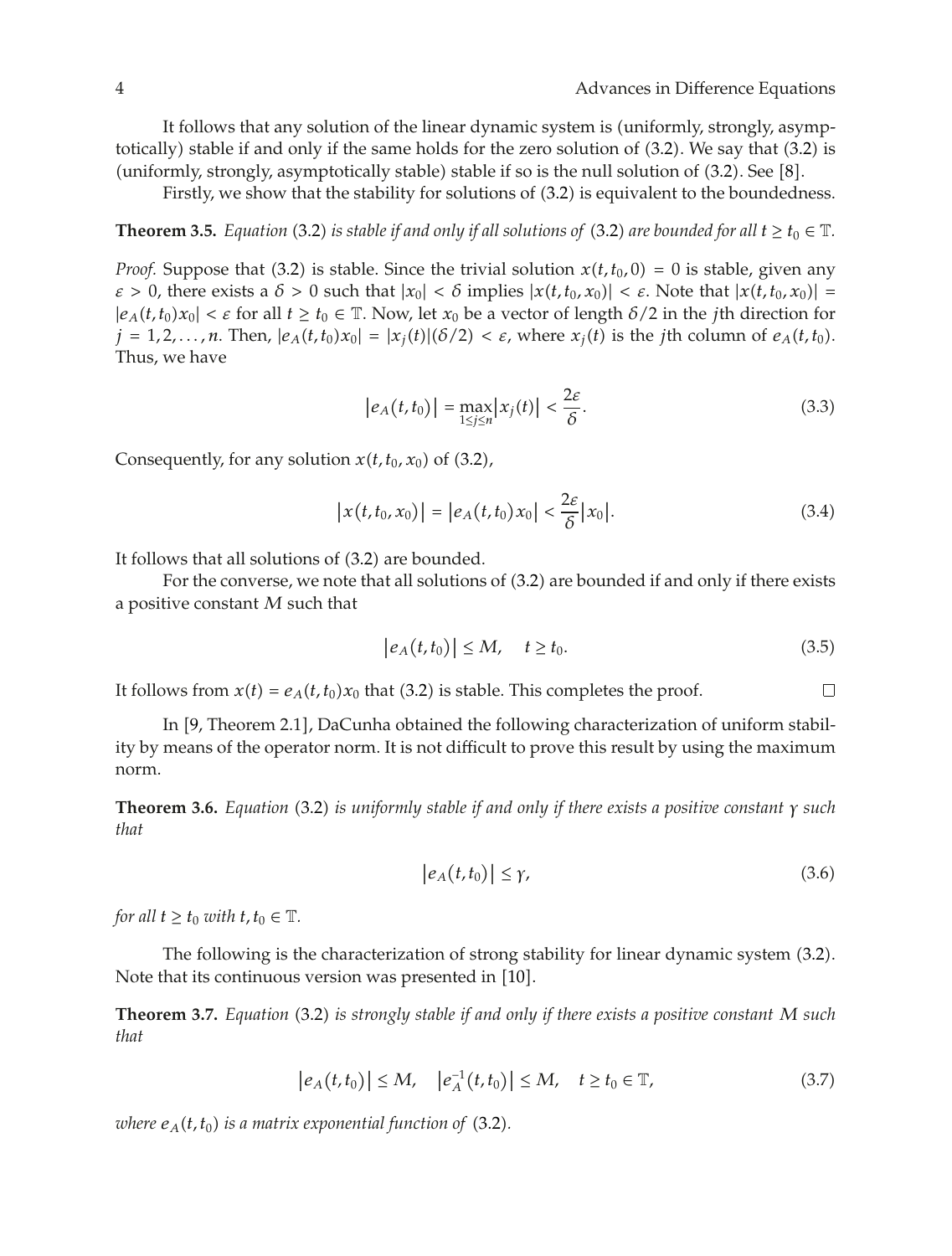*Proof.* Suppose that (3.7) holds. For any given  $\varepsilon > 0$ , we can choose  $\delta = \varepsilon / 2M^2$  such that for any  $t_1 \ge t_0$ ,  $|x_1| = |x(t_1, t_0, x_0)| < \delta$ . Then, we have

$$
|x(t, t_0, x_0)| = |e_A(t, t_0)x_0|
$$
  
=  $|e_A(t, t_0)e_A^{-1}(t_1, t_0)x_1|$   
 $\leq |e_A(t, t_0)||e_A^{-1}(t_1, t_0)||x_1|$   
 $\leq M^2|x_1|$   
 $< \varepsilon$ ,  $t \geq t_0 \in \mathbb{T}$ . (3.8)

Hence,  $(3.2)$  is strongly stable.

Conversely, if (3.2) is strongly stable, then we have

$$
|e_A(t, t_0)e_A^{-1}(t_1, t_0)x_1| < \varepsilon, \quad t \ge t_0 \in \mathbb{T}, \tag{3.9}
$$

whenever  $t_1 \geq t_0$  and  $|x_1| < \delta$  holds. Since  $x_1$  is arbitrary, we have

$$
|e_A(t,t_0)e_A^{-1}(t_1,t_0)| < M,
$$
\n(3.10)

where  $M = 2n\varepsilon/\delta$ . It is clear that  $\delta$ , and hence  $M$ , is independent of  $t_0$  and  $t_1$  as well as of  $t$ . Putting  $t_1 = t_0$  and  $t = t_0$ , we obtain the result.  $\Box$ 

*Example 3.8* (see [8]). (i) The system  $x^{\Delta} = 0$  is strongly stable, but it is not asymptotically stable.

(ii) The system  $x^Δ = αx$  with  $-1 < αμ(t) < 0$  is asymptotically stable, but it is not strongly stable.

Restrictive stability in  $[10]$  is related to strong stability, and we obtain their equivalence for  $(3.2)$  as a consequence of Theorem 3.7.

*Definition 3.9.* System (3.2) is said to be restrictively stable if it is stable and its adjoint system

$$
x^{\Delta} = -A^*(t)x^{\sigma}, \tag{3.11}
$$

where *A*<sup>∗</sup> denotes the conjugate transpose of *A*, is stable.

*Remark 3.10.* We note that (3.2) is strongly stable if and only if it is restrictively stable.

*Definition 3.11.* System (3.2) is said to be reducible (or reducible to zero), if there exists *L* ∈  $C^1_{\text{rd}}(\mathbb{T},M_n(\mathbb{R}))$  which is bounded together with its inverse  $L^{-1}(t)$  on  $\mathbb{T}_{t_0}$  such that  $L^{\sigma^{-1}}(t)A(t)L(t) - L^{\sigma^{-1}}(t)L^{\Delta}(t)$  is a constant (or zero) matrix on  $\mathbb{T}_{t_0}$ . Here,  $\mathbb{T}_{t_0} = [t_0, \infty) \cap \mathbb{T}$ , and the set of all functions  $L : \mathbb{T} \to M_n(\mathbb{R})$  that are differentiable and whose derivative is rd-continuous is denoted by

$$
C_{\rm rd}^1(\mathbb{T}, M_n(\mathbb{R})). \tag{3.12}
$$

**Theorem 3.12.** *System* 3.2 *is restrictively stable if and only if it is reducible to zero.*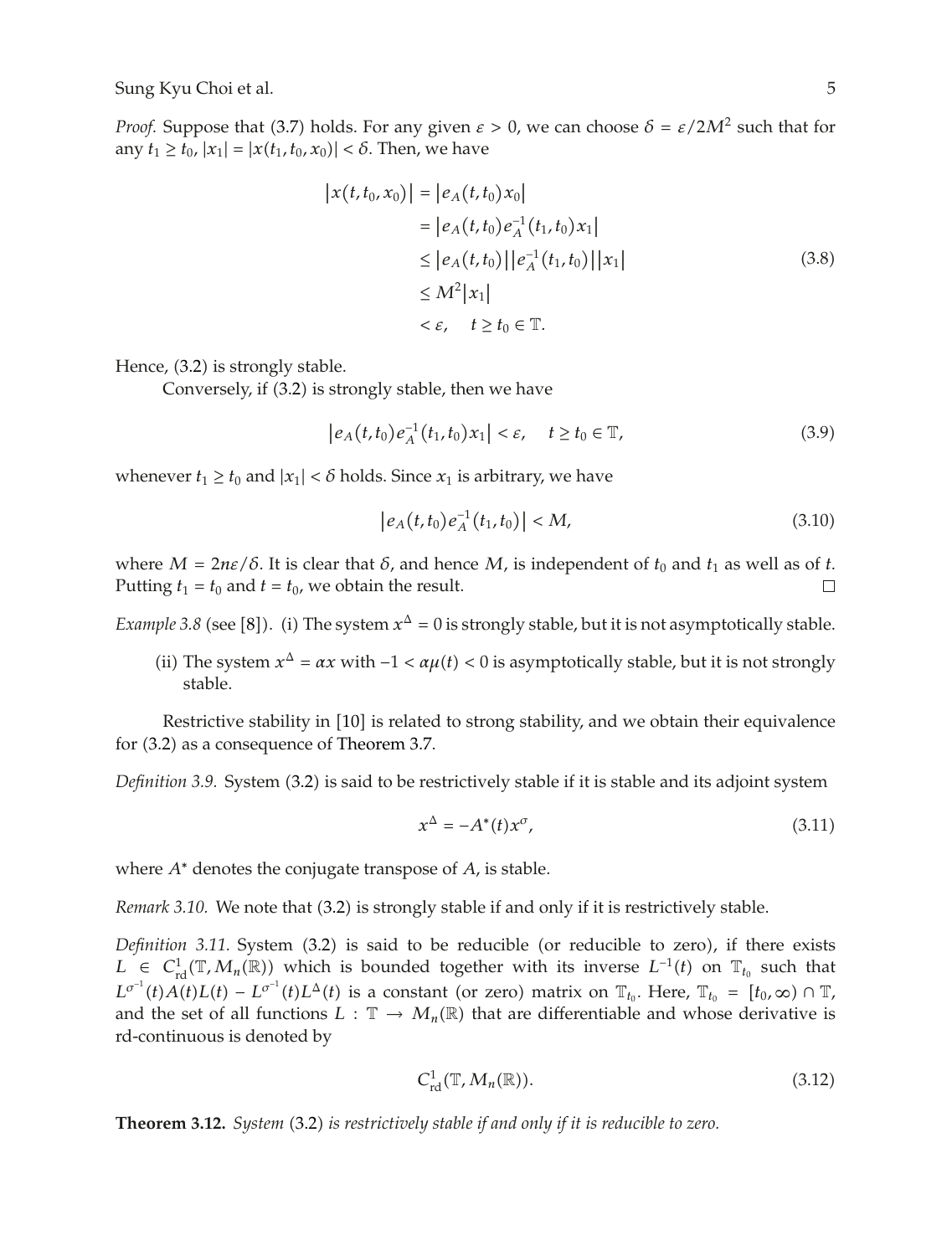*Proof.* Let  $e_A(t,t_0)$  be a matrix exponential function of (3.2). Suppose that (3.2) is restrictively stable. Then, there exists a positive constant *M* such that

$$
|e_A(t,t_0)| \le M, \quad |e_A^{-1}(t,t_0)| \le M, \quad t \ge t_0 \in \mathbb{T}, \tag{3.13}
$$

by means of Theorem 3.7. Consider the transformation  $x = e_A(t, t_0)y$ . Then, it follows that

$$
A(t)e_A(t,t_0)y = x^{\Delta} = e_A^{\Delta}(t,t_0)y + e_A(\sigma(t),t_0)y^{\Delta}.
$$
 (3.14)

Hence, we obtain

$$
y^{\Delta} = \left[ e^{-1}_{A}(\sigma(t), t_{0}) A(t) e_{A}(t, t_{0}) - e^{-1}_{A}(\sigma(t), t_{0}) e^{A}_{A}(t, t_{0}) \right] y = 0, \qquad (3.15)
$$

since  $e_A^{-1}(\sigma(t), t_0)A(t)e_A(t, t_0) - e_A^{-1}(\sigma(t), t_0)e_A^{\Delta}(t, t_0) = 0$ . This implies that (3.2) is reducible to zero.

For the converse, suppose that there exists  $L \in C^1_{\rm rd}(\mathbb{T}, M_n(\mathbb{R}))$  such that

$$
L^{-1}(\sigma(t))A(t)L(t) - L^{-1}(\sigma(t))L^{\Delta}(t) = 0.
$$
\n(3.16)

Then, we have  $L^{\Delta} = A(t)L(t)$ . Thus,  $L(t)$  is a matrix exponential function of (3.2). Since  $L(t)$ and *L*<sup>−1</sup>(*t*) are bounded for all *t* ≥ *t*<sub>0</sub> ∈  $\mathbb{T}$ , the proof is complete.  $\Box$ 

**Theorem 3.13.** *If* (3.2) *is stable and reducible on a time scale* T *with the constant graininess, then it is uniformly stable.*

*Proof.* Since (3.2) is reducible, we have

$$
y^{\Delta} = By(t), \tag{3.17}
$$

where  $B = L^{-1}(\sigma(t))A(t)L(t) - L^{-1}(\sigma(t))L^{\Delta}(t)$  by the transformation  $x = L(t)y$ . Let  $e_A(t, t_0)$  be a matrix exponential function of (3.2). The stability of (3.2) implies the boundednesss of  $e_A(t, t_0)$ . Let  $e_A(t,t_0) = L(t)e_B(t,t_0)$ , where  $e_B(t,t_0)$  is a matrix exponential function of (3.17). Then, we have

$$
e_B(t,t_0) = L^{-1}(t)e_A(t,t_0), \qquad e_A^{-1}(t,t_0) = e_B^{-1}(t,t_0)L^{-1}(t), \qquad (3.18)
$$

and hence the boundedness of  $e_A(t,t_0)$  implies the boundedness of  $e_B(t,t_0)$  since  $L^{-1}(t)$  is bounded. Thus, 3.17 is stable and, in fact, is uniformly stable. Hence, it is clear that

$$
|e_B(t, t_0)e_B^{-1}(\tau, t_0)| \le M \tag{3.19}
$$

for some positive constant *M* and all  $t_0 \leq \tau \leq t \in \mathbb{T}$ . Therefore,

$$
|e_A(t,t_0)e_A^{-1}(\tau,t_0)| = |L(t)e_B(t,t_0)e_B^{-1}(\tau,t_0)L^{-1}(\tau)|
$$
  
\n
$$
\leq |L(t)||e_B(t,t_0)e_B^{-1}(\tau,t_0)||L^{-1}(\tau)|
$$
  
\n
$$
\leq N,
$$
\n(3.20)

for some positive constant *N* and all  $t_0 \leq \tau \leq t \in \mathbb{T}$ . Consequently, (3.2) is uniformly stable.  $\Box$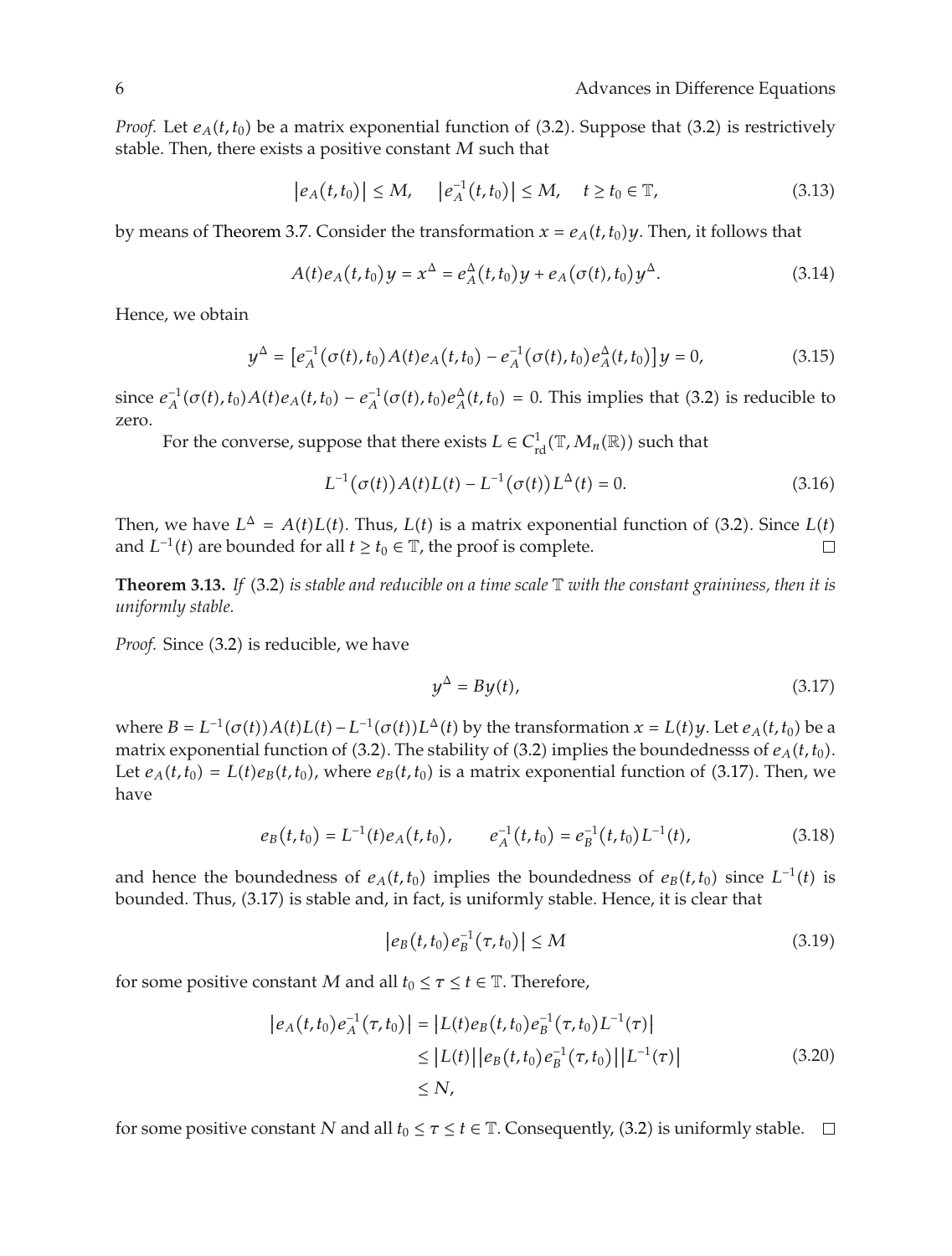The continuous versions of Theorems 3.12 and 3.13 are presented in  $(3.9.v)$  and  $(3.9.vi)$ in [10], respectively.

*Remark 3.14.* It does not hold in general that every stable linear homogeneous system with constant coefficient matrix on a time scale T is uniformly stable.

**Corollary 3.15.** *If* (3.11) *is stable and*  $q(t) = \lambda_1 \oplus \lambda_2 \oplus \cdots \oplus \lambda_n > 0$  *with the eigenvalues*  $\lambda_i$  ( $1 \leq j \leq n$ ) *of At, then it is restrictively stable.*

*Proof.* It follows from the stability of (3.2) that  $e_A(t,t_0)$  is bounded for all  $t \geq t_0 \in \mathbb{T}$ . Furthermore, by Liouville's formula [11], we have

$$
\det e_A(t, t_0) = e_q(t, t_0) \det e_A(t_0, t_0) \ge d > 0, \quad t \in \mathbb{T},
$$
\n(3.21)

where *d* is a positive constant. Thus, from

$$
e_A^{-1}(t, t_0) = \frac{\text{adj } e_A(t, t_0)}{\text{det } e_A(t, t_0)},
$$
\n(3.22)

it is clear that  $e_A^{-1}(t,t_0)$  is bounded for all  $t \ge t_0 \in \mathbb{T}$ . The proof is complete.  $\Box$ 

*Remark 3.16.* Pötzsche et al. [12] proved a necessary and sufficient condition for the exponential stability of time-variant linear systems on time scales in terms of the eigenvalues of the system matrix. They used a representation formula for the transition matrix of Jordan reducible systems in the regressive case.

*Remark 3.17.* In summary, the following assertions are all equivalent [13, Theorem 4.2].

- $(i)$  System  $(3.2)$  is strongly stable.
- (ii) There exists a positive constant  $M$  such that

$$
|e_A(t, t_0)| \le M, \quad |e_A^{-1}(t, t_0)| \le M, \quad t \ge t_0 \in \mathbb{T}.
$$
 (3.23)

- (iii) Adjoint system  $(3.11)$  of  $(3.2)$  is strongly stable.
- $(iv)$  System  $(3.2)$  is restrictively stable.
- $(v)$  System  $(3.2)$  is reducible to zero.

It is widely known that the stability characteristics of a nonautonomous linear system of differential or difference equations can be characterized completely by a corresponding autonomous linear system by the Lyapunov transformation. DaCunha and Davis in [14] gave a definition of the Lyapunov transformation as follows.

Let  $L \in C^1_{\rm rd}(\mathbb{T},M_n(\mathbb{R}))$ . The *Lyapunov transformation* is an invertible matrix-valued function *L* with the property that, for some positive  $\eta$ ,  $\rho \in \mathbb{R}$ ,

$$
|L(t)| \le \rho, \qquad \det L(t) \ge \eta,
$$
\n(3.24)

for all  $t \in \mathbb{T}$ .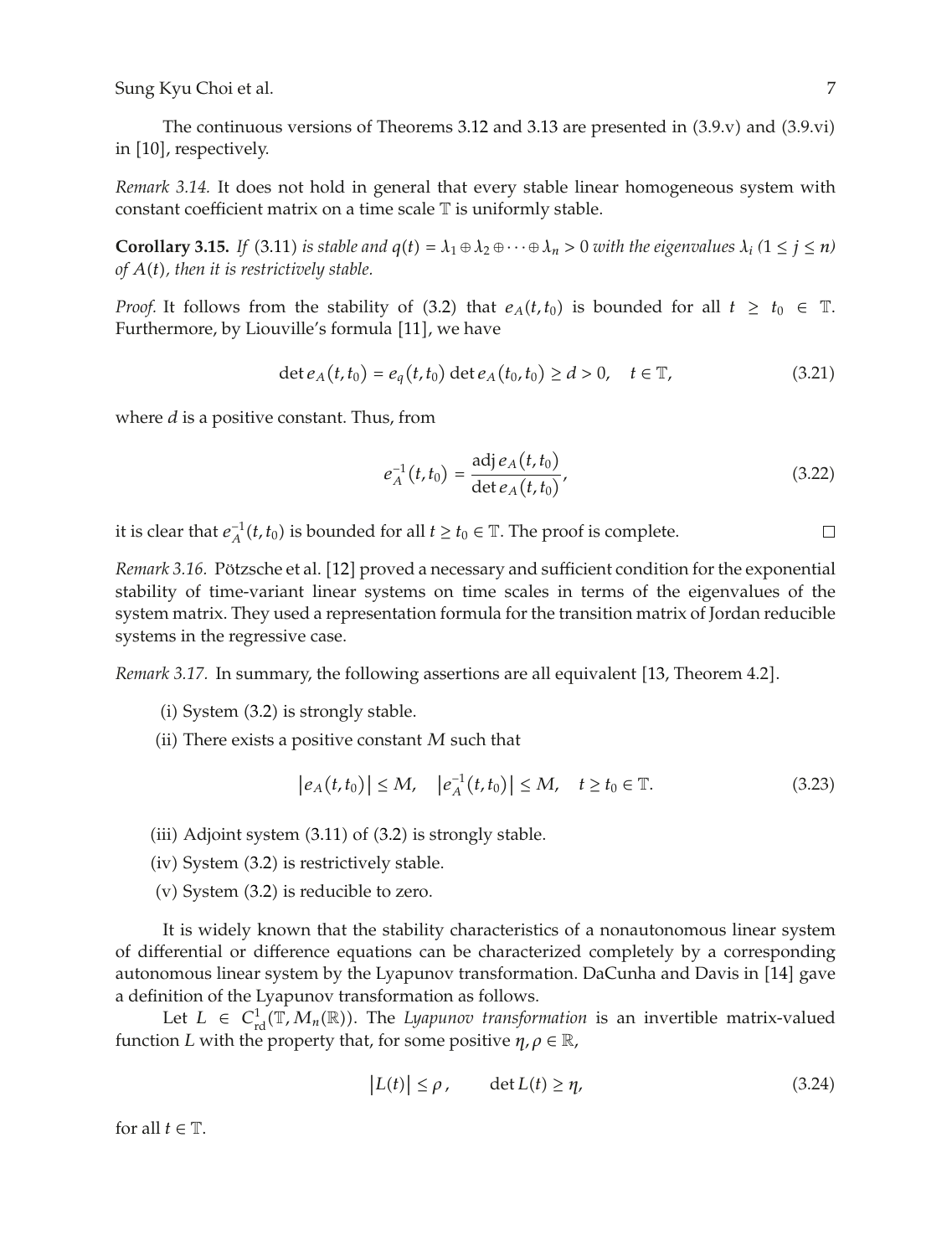*Remark 3.18.* Note that the boundedness of the coefficient matrices is not preserved by the Lyapunov transformation *L* in the case of the time scales with right-dense point [13]. This can be seen by considering the time scale  $\mathbb{T} = \mathbb{R}$  and the Lyapunov transformation:

$$
L(t) = \begin{bmatrix} \sin(t^2) & \cos(t^2) \\ -\cos(t^2) & \sin(t^2) \end{bmatrix}.
$$
 (3.25)

It shows that the coefficient matrices *A* and *B* satisfy

$$
B(t) = L^{-1}(\sigma(t))A(t)L(t) - L^{-1}(\sigma(t))L^{\Delta}(t),
$$
\n(3.26)

where  $A(t) = \begin{bmatrix} 1 & 0 \\ 0 & 1 \end{bmatrix}$ , and  $B(t) = \begin{bmatrix} 1 & 2t \\ -2t & 1 \end{bmatrix}$ −2*t* 1 .

Now, we consider the linear dynamic system

$$
z^{\Delta} = G(t)z(t), \quad z(t_0) = z_0,
$$
\n(3.27)

and its perturbed system

$$
w^{\Delta} = G(t)w(t) + F(t)w(t), \quad w(t_0) = w_0,
$$
\n(3.28)

where  $G, F \in C_{\rm rd} \mathcal{R}(\mathbb{T}, M_n(\mathbb{R}))$ .

The following theorem means that the strong stability for the system  $(3.27)$  is equivalent to that of  $(3.2)$ .

**Lemma 3.19** (see [14, Theorem 3.8]). *Suppose that*  $L \in C^1_{\text{rd}}(\mathbb{T},M_n(\mathbb{R}))$  *is invertible for all*  $t \in \mathbb{T}$ *, and*  $A \in C_{\rm rd}(\mathbb{T}, M_n(\mathbb{R}))$  *is regressive. Then, the transformation matrix for the system* 

$$
Z^{\Delta} = G(t)Z(t), \quad Z(\tau) = I,
$$
\n(3.29)

*where*

$$
G(t) = L^{\sigma^{-1}}(t)A(t)L(t) - L^{\sigma^{-1}}(t)L^{\Delta}(t),
$$
\n(3.30)

*is given by*

$$
e_G(t,\tau) = L^{-1}(t)e_A(t,\tau)L(\tau),
$$
\n(3.31)

*for all*  $t, \tau \in \mathbb{T}$ *.* 

The regressiveness of  $G(t)$  in  $(3.30)$  is preserved by the Lyapunov transformation in the following lemma.

**Lemma 3.20.** *Suppose that*  $L \in C^1_{rd}(\mathbb{T},M_n(\mathbb{R}))$  *is the transformation matrix for all*  $t \in \mathbb{T}$ *. Then A is regressive if and only if G is also regressive.*

*Proof.* We see that for every right-scattered point  $t \in \mathbb{T}^{\kappa}$ , the following identity holds:

$$
I + \mu(t)G(t) = L^{-1}(\sigma(t)) [I + \mu(t)A(t)]L(t).
$$
 (3.32)

This completes the proof.

 $\Box$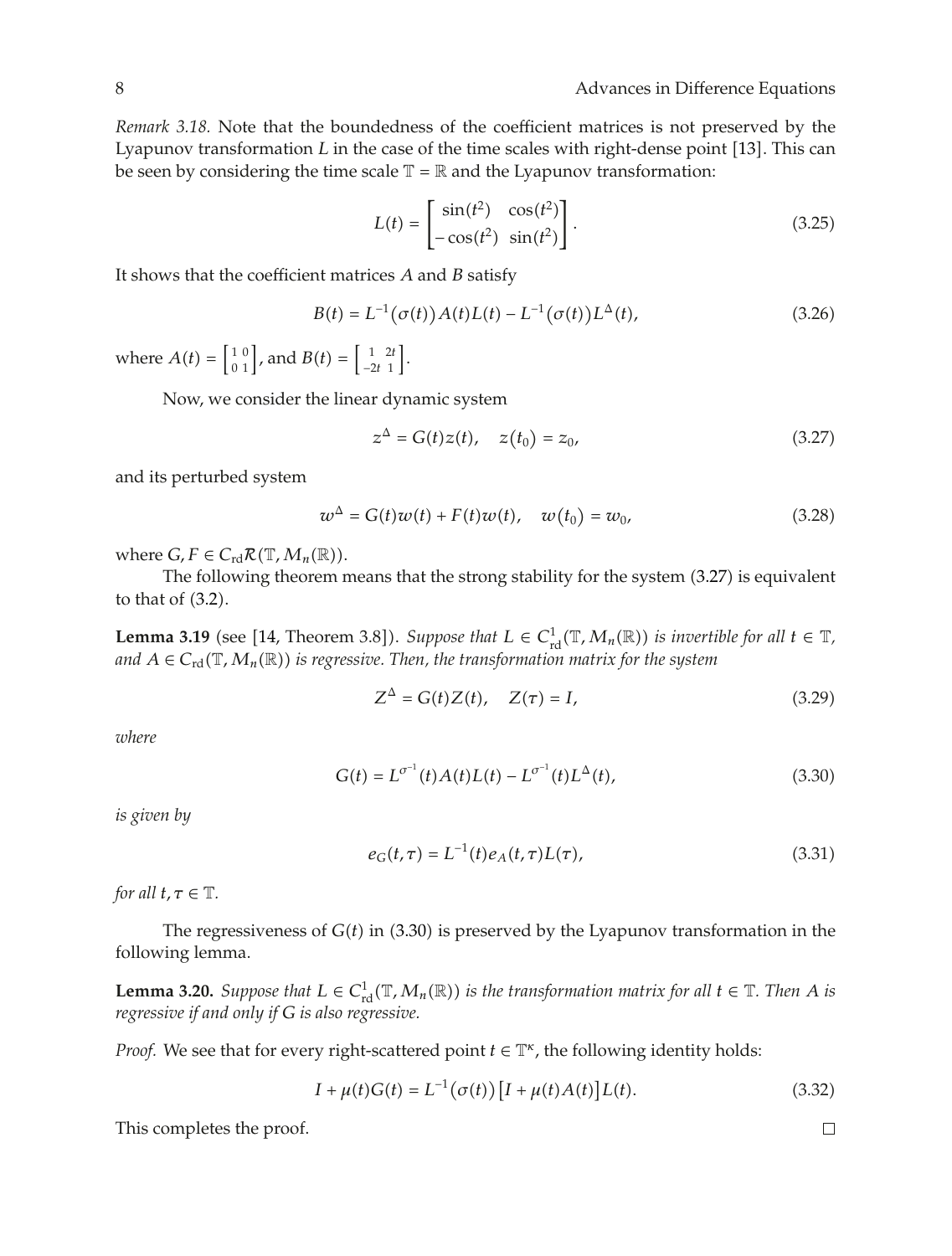**Theorem 3.21.** *Suppose that*  $z(t) = L^{-1}(t)x(t)$  *is a Lyapunov transformation. Then* (3.2) *is strongly stable if and only if* 3.27 *is strongly stable.*

*Proof.* Suppose that (3.2) is strongly stable. Then, there exists a constant  $M > 0$  such that

$$
|e_A(t, t_0)| \le M, \quad |e_A^{-1}(t, t_0)| \le M, \quad t \ge t_0 \in \mathbb{T}.
$$
 (3.33)

By using Lemma 3.19, we have

$$
|e_G(t, t_0)| = |L^{-1}(t)e_A(t, t_0)L(t_0)| \le \rho^2 M = \widehat{M},
$$
  
\n
$$
|e_G^{-1}(t, t_0)| = |L^{-1}(t_0)e_A^{-1}(t, t_0)L(t)| \le \rho^2 M = \widehat{M}, \quad t \ge t_0 \in \mathbb{T}.
$$
\n(3.34)

Hence,  $(3.27)$  is strongly stable.

The converse holds similarly.

If we assume that the perturbing term *F* is absolutely integrable, then we obtain the uniform stability for the perturbed system (3.28) when system (3.2) is strongly stable.

**Theorem 3.22.** *Suppose that*  $z(t) = L^{-1}(t)x(t)$  *is a Lyapunov transformation and there exists a*  $\beta > 0$ *such that for all*  $t_0 \in \mathbb{T}$ *:* 

$$
\int_{t_0}^{\infty} |F(s)| \Delta s \le \beta. \tag{3.35}
$$

If (3.2) *is strongly stable, then* (3.28) *is uniformly stable*.

*Proof.* It follows from Theorem 3.21 that (3.27) is strongly stable. Then, there exists a positive constant *M* such that

$$
|e_G(t, t_0)| \le M, \quad |e_G^{-1}(t, t_0)| \le M \quad \text{for } t \ge t_0 \in \mathbb{T}.
$$
 (3.36)

For any  $t_0$  and  $w(t_0) = w_0$ , the solution  $w(t)$  of (3.28) satisfies

$$
w(t) = e_G(t, t_0)w_0 + \int_{t_0}^t e_G(t, \sigma(s))F(s)w(s)\Delta s.
$$
 (3.37)

By taking the norms of both sides of  $(3.37)$ , we have

$$
|w(t)| \le M|w_0| + M^2 \int_{t_0}^t |F(s)||w(s)| \Delta s, \quad t \ge t_0.
$$
 (3.38)

In view of Gronwall's inequality [15], we obtain

$$
|w(t)| \le M|w_0|e_{M^2|F(s)|}(t,t_0)
$$
  
\n
$$
= \begin{cases} M|w_0| \exp\left(\int_{t_0}^t \frac{\log(1+\mu(s)M^2|F(s)|)}{\mu(s)} \Delta s\right) & \text{if } \mu(t) \ne 0, \\ M|w_0| \exp\left(\int_{t_0}^t M^2|F(s)| \Delta s\right) & \text{if } \mu(t) = 0 \end{cases}
$$
  
\n
$$
\le M|w_0| \exp\left(\int_{t_0}^t M^2|F(s)| \Delta s\right)
$$
  
\n
$$
\le M|w_0| \exp\left(\int_{t_0}^\infty M^2|F(s)| \Delta s\right),
$$
\n(3.39)

 $\Box$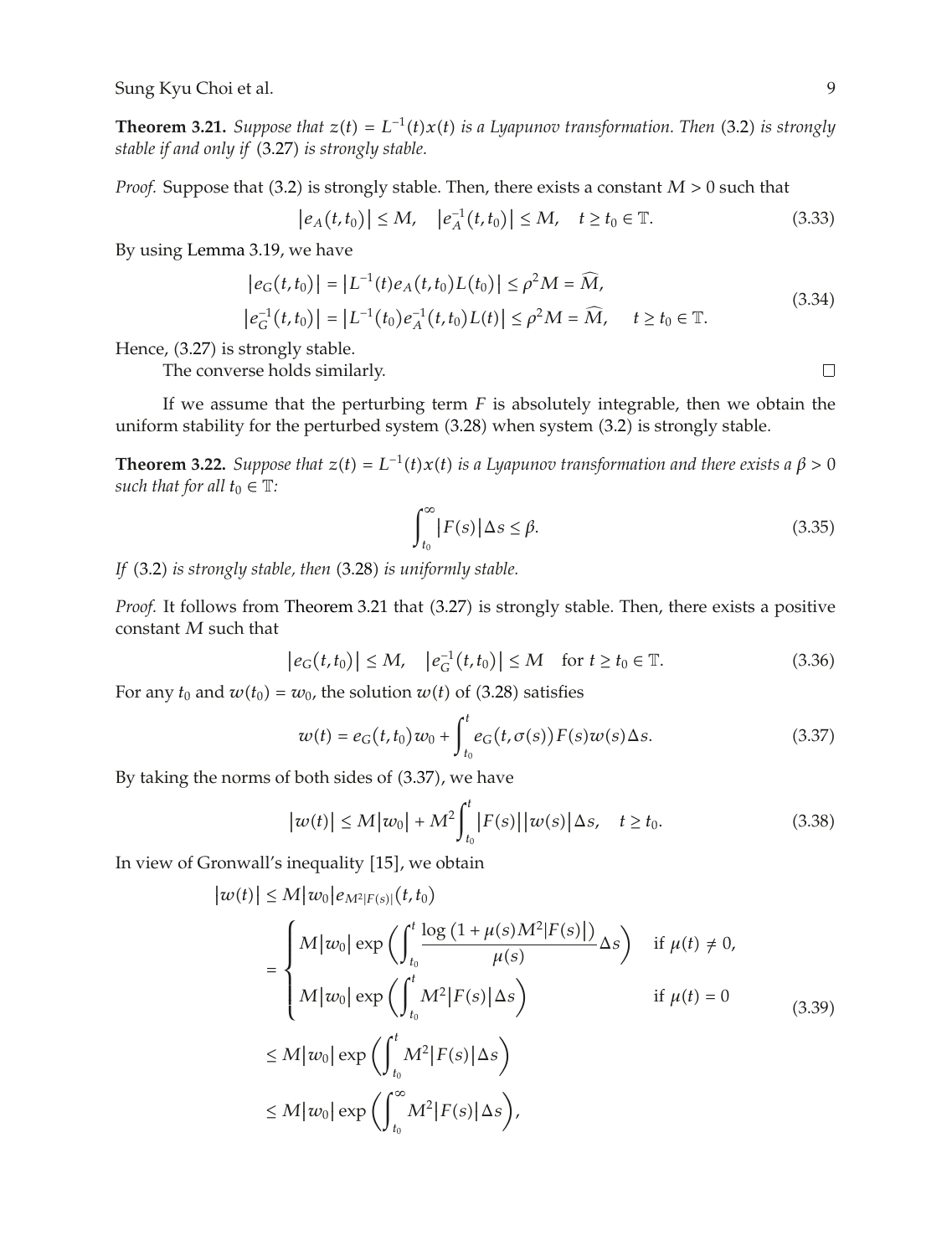for all  $t \ge t_0 \in \mathbb{T}$ . Thus

$$
|w(t)| \le d|w_0|, \quad t \ge t_0,
$$
\n
$$
(3.40)
$$

where  $d = Me^{M^2\beta}$ . Hence, (3.28) is uniformly stable.

## **4. Examples**

In this section, we give two examples about the various types of stability for solutions of linear dynamic systems on time scales in [16].

*Example 4.1.* To illustrate Theorem 3.7, we consider the linear dynamic system

$$
x^{\Delta} = A(t)x = \begin{pmatrix} \frac{-e^{-t}}{2+e^{-t}} & 0\\ 0 & 0 \end{pmatrix} x, \quad x(t_0) = x_0, \quad t \ge t_0 \in \mathbb{T}, \tag{4.1}
$$

where  $A(t) = \begin{pmatrix} -e^{-t}/(2+e^{-t}) & 0 \\ 0 & 0 \end{pmatrix}$  $\binom{(2+e^{-t})}{0}$ . If  $\mu(t) < 2e^{t} + 1$  for all  $t \in \mathbb{T}$ , then  $(4.1)$  is strongly stable.

*Remark 4.2.* We give some remarks about Example 4.1.

(1) If  $\mathbb{T} = \mathbb{R}$ , then  $e_A(t,0)$  of linear differential system  $x^{\Delta} = x' = A(t)x$  is given by

$$
e_A(t,0) = \begin{pmatrix} \frac{2+e^{-t}}{3} & 0\\ 0 & 1 \end{pmatrix}, \quad t \in \mathbb{R}.
$$
 (4.2)

(2) If  $\mathbb{T} = h\mathbb{Z}$  with the positive constant  $h < 2e^t + 1$  for all  $t \in h\mathbb{Z}$ , then  $e_A(t,0)$  of linear difference system

$$
x^{\Delta} = \frac{x(t+h) - x(t)}{h} = A(t)x \tag{4.3}
$$

is given by

$$
e_A(t,0) = \left(\prod_{\tau=0}^{t-h} \left(1 - \frac{e^{-\tau}}{2 + e^{-\tau}}h\right) 0\right), \quad t \in h\mathbb{Z}.
$$
 (4.4)

(3) If  $\mathbb{T} = q^{\mathbb{N}_0}$  with the constant  $q > 1$ , then  $e_A(t, 1)$  of  $q$ -difference system

$$
x^{\Delta} = \frac{x(qt) - x(t)}{(q - 1)t} = A(t)x
$$
\n(4.5)

is given by

$$
e_A(t,1) = \left(\prod_{\tau \in \mathbb{T} \cap (0,t)} \left(1 + \frac{(1-q)\tau e^{-\tau}}{2 + e^{-\tau}}\right) 0\right), \quad t \in q^{\mathbb{N}_0}.
$$
 (4.6)

 $\Box$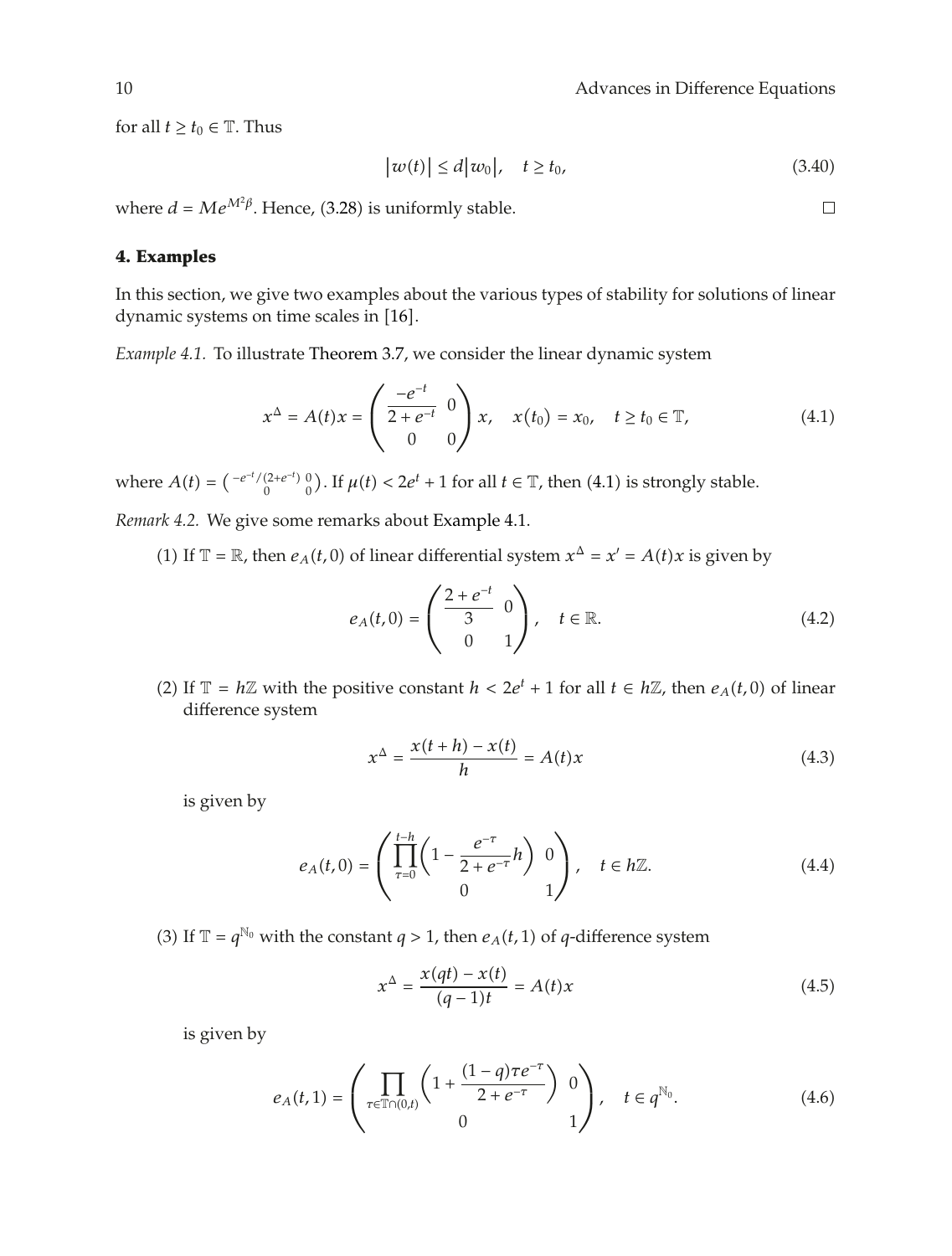(4) If  $\mathbb{T} = \mathbb{P}_{1,1} = \bigcup_{k=0}^{\infty} [2k, 2k+1]$  and  $p(t) = -e^{-t}/(2 + e^{-t})$ , then  $e_A(t, 0)$  of linear dynamic system

$$
x^{\Delta} = \begin{cases} x' = A(t)x(t) & \text{if } t \in [2k, 2k+1), \\ \Delta x(t) = A(t)x(t) & \text{if } t = 2k+1 \end{cases}
$$
(4.7)

is given by

$$
e_A(t,0) = \begin{pmatrix} e_p(t,0) & 0 \\ 0 & 1 \end{pmatrix}, \quad t \in \mathbb{T} = \mathbb{P}_{1,1}.
$$
 (4.8)

*Example 4.3.* We consider the linear dynamic system

$$
x^{\Delta} = A(t)x = \begin{pmatrix} 0 & 0 \\ 0 & -2 \end{pmatrix} x, \quad x(t_0) = x_0, \quad t \ge t_0 \in \mathbb{T}, \tag{4.9}
$$

where  $A(t) = \begin{pmatrix} 0 & 0 \\ 0 & -2 \end{pmatrix}$ . If  $\mu(t) \neq 1/2$  for all  $t \in \mathbb{T}$ , then the matrix exponential function  $e_A(t, t_0)$  of  $(4.9)$  is given by

$$
e_A(t,t_0) = \begin{pmatrix} 1 & 0 \\ 0 & e_{-2}(t,t_0) \end{pmatrix}, \quad t \ge t_0 \in \mathbb{T}.
$$
 (4.10)

We see that the generalized exponential function *e*<sub>−2</sub>(*t*, 0) is given by

$$
e_{-2}(t,0) = \begin{cases} e^{-2t}, & t \in \mathbb{R}, \\ (1-2h)^{t/h}, & t \in h\mathbb{Z}, \\ \prod_{\tau \in q^{\mathbb{N}_0} \cap [0,t)} (1+(1-q)2\tau), & t \in q^{\mathbb{N}_0}, \\ (-e^2)^k e^{-2t}, & t \in \bigcup_{k=0}^{\infty} [2k, 2k+1], \end{cases}
$$
(4.11)

respectively. Thus, we obtain the following results for (4.9) and *e*<sub>−2</sub>*(t, t*<sub>0</sub>).

- (1) If  $\mathbb{T} = \mathbb{R}$ , then (4.9) is uniformly stable but not strongly stable.
- (2) If  $\mathbb{T} = \mathbb{Z}$ , then (4.9) is strongly stable but not asymptotically stable.
- (3) If  $\mathbb{T} = h\mathbb{Z}$  with  $0 < h < 1$  and  $h \neq 1/2$ , then (4.9) is neither asymptotically stable nor strongly stable. However,  $e_{-2}(t, t_0)$  goes to zero as  $t \to \infty$ .
- (4) If  $\mathbb{T} = h\mathbb{Z}$  with  $h > 1$ , then (4.9) is neither asymptotically stable nor strongly stable.
- (5) If  $\mathbb{T} = q^{\mathbb{N}_0}$  with *q* > 3/2, then (4.9) is unbounded and *e*−2(*t*, *t*<sub>0</sub>) is oscillatory.
- (6) If  $\mathbb{T} = \bigcup_{k=0}^{\infty} [2k, 2k+1]$ , then (4.9) is bounded and  $e_{-2}(t, t_0)$  goes to zero as  $t \to \infty$ .

#### **Acknowledgments**

The authors are thankful to the anonymous referees for their valuable comments and corrections to improve this paper. This work was supported by the Korea Research Foundation Grant founded by the Korea Government (MOEHRD) (KRF-2005-070-C00015).